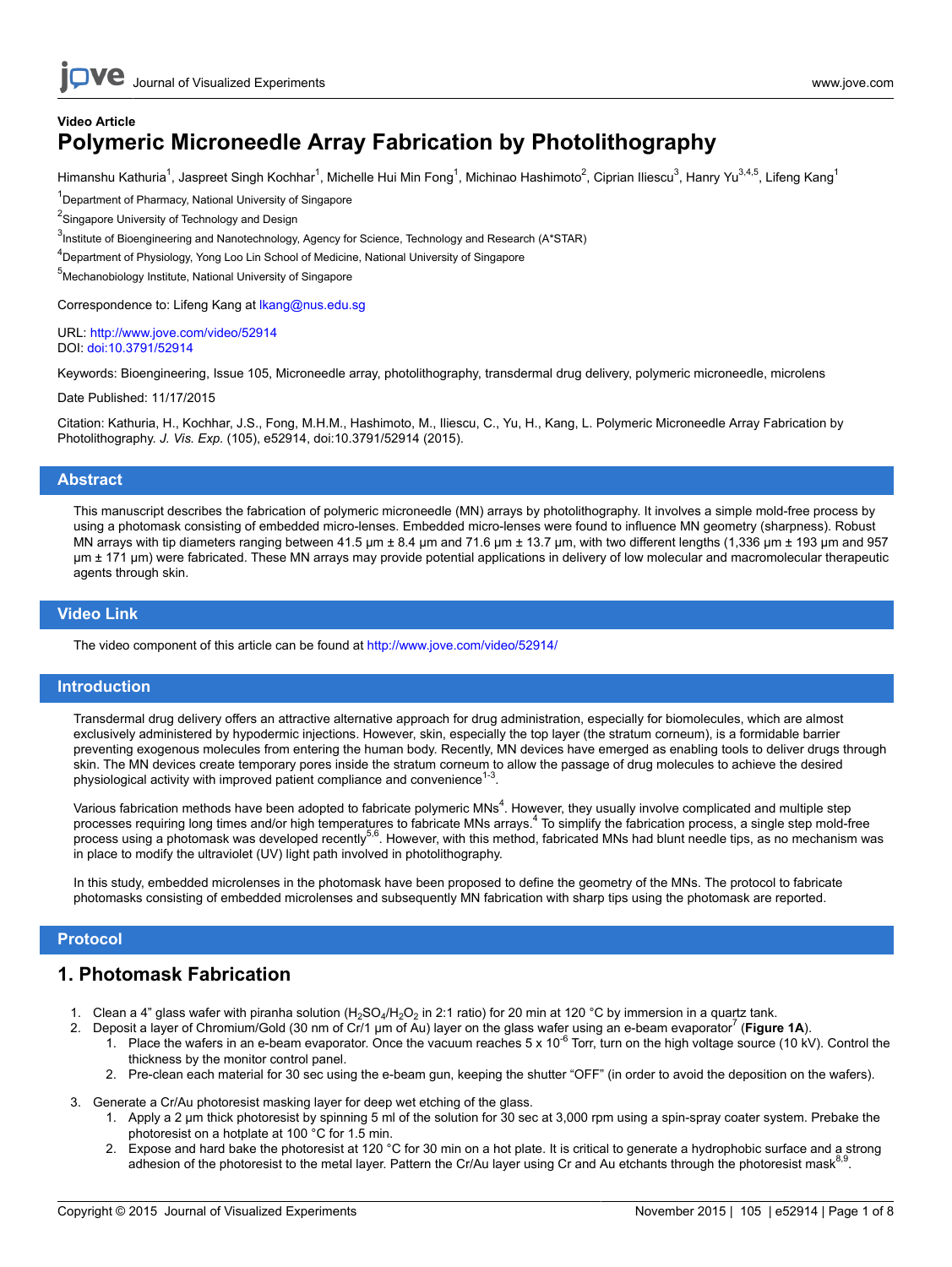**Ve** Journal of Visualized [Experiments](http://www.jove.com) [www.jove.com](http://www.jove.com)

- 4. For protection of the un-patterned glass surface, temporarily bond the glass wafer to a dummy silicon wafer.<sup>9</sup>
	- 1. Place the glass wafer on a hot plate at 110 °C and melt the wax on the opposite side of the glass wafer (in such a way that the entire surface of the wafer is covered with wax).
	- 2. Place a dummy silicon wafer in contact with the glass wafer and press to remove the excess wax. In order to avoid spilling of the wax, place a clean room tissue paper on the hotplate.
- 5. Perform isotropic etching of the lens using optimized hydrofluoric acid (49% v/v) and hydrochloric acid (37% v/v) solution ( in a volumetric ratio of 10:1) with a magnetic stirrer for 8.5 min.<sup>10</sup> Presence of the HCl is critical in achieving a good surface quality of generated lenses.
	- 1. Ensure that the etching rate is 7 µm/min; using a total volume of 200 ml of etching solution. Perform etching in a plastic container and take safety precaution for this processing step.
	- 2. Clean the wafer in the deionized (DI) water by rinsing and further drying at RT.
- 6. After the process completion, separate the glass wafer from the dummy silicon wafer and warm up the wax using a hot plate at 100 °C for 15 sec. As the wax melts at this temperature, detach the glass wafer from the dummy silicon wafer.
- 7. Remove remaining wax, the photoresist and the overhanging Cr/Au layers at the edges of the lenses using ultrasonication for 1 hr using *N*methyl-2-pyrrolidone as the solvent at 80 °C in an ultrasonic tank.
- 8. Create a PDMS mold replica of the microlenses fabricated on the photomasks $^{11}$ .
- 9. Characterize the photomask dimensions (length and width) and the microlenses PDMS mold (depth and diameter) replicas using a scanning electron microscope and stereomicroscope respectively.<sup>12-14</sup>

### **2. MN Shafts Fabrication**

- 1. Create a cavity of 2.5 cm × 0.9 cm using the glass slides mounted on either sides of a glass. The number of the glass slides stacked on either side will determine the height of the cavity known as spacer thickness (**Figure 1B**).
- 2. Secure each layer of the glass slide by applying a thin layer of the prepolymer solution containing Poly(ethylene glycol) diacrylate (PEGDA, MW = 258 Da) with 0.5% w/w 2-hydroxy-2-methyl-propiophenone (HMP) onto the glass slide followed by irradiation of the set up with the high intensity ultraviolet (UV) light for 2 sec.
- 3. Position the photomask (previously fabricated) with the Cr/Au coated surfaces facing the interior of the cavity. Ensure that the sides of the cavity walls are not obscuring the lenses embedded in the photomask.
- 4. Fill the cavity with the prepolymer solution until the Cr/Au coated surface is in contact with the solution without any visible bubbles.
- 5. Irradiate the setup with high intensity UV light of a desired intensity for 1 sec at a distance of 3.5 cm from the UV source using the UV curing station with a UV filter range of 320-500 nm. Use a collimating adaptor with the UV light probe.
- 6. Measure the intensity of UV light used using a radiometer.
- 7. Following UV exposure, remove the photomask with the array of MNs. Pour the excess prepolymer solution that is not polymerized in the process back into its original container for reuse.
- 8. Quantify the length and tip diameter of the MNs using a stereomicroscope according to manufacturer's instructions.

## **3. MN Backing Layer Fabrication**

- 1. With forceps, place the MNs (previously fabricated) attached onto the photomask in a well of a 24-well plate as shown in the **Figure 1C**.
- 2. Add a specified volume (300 400 µl) of the prepolymer solution into the well until the needles are submerged to a desired height. This volume determines the thickness of the resultant backing layer.
- 3. Irradiate the setup with high intensity UV light (15.1 W/cm<sup>2</sup>), 10.5 cm away from the UV source for a duration of 1 sec.
- 4. Separate the backing layer on the MN array from the photomask using a sharp blade.
- 5. Quantify the length, tip diameter and base diameter of the MNs with the backing layer using a stereomicroscope according to manufacturer's instructions.

### **Representative Results**

The geometry of the MNs can be significantly affected by the photomask characteristics and embedded microlens. The degree of refraction affects the transmission path of the UV rays, which influenced the MN geometry (**Figure 2A**). Each microlens was found to have a 350 µm diameter, a 130 µm flattened convex surface, and a 62.3 µm depth (**Figure 2B-D**). Using the Pythagoras theorem, the radius of curvature of the first surface was found to be 272.89 µm. The focal length was calculated to be 509.28 µm (considering n<sub>alass</sub>=1.53627; n<sub>air</sub> = 1.000;  $\lambda$ =365 nm) via the lens maker equation<sup>12</sup> as stated below:

#### $1/f = (n_1/n_m-1) * (1/r_1-1/r_2)$

Where  $n_1$  is the refractive index of lens material,  $n_m$  is the refractive index of ambient medium,  $r_1$  is the radius of curvature of the first surface, and  $r<sub>2</sub>$  is the radius of curvature of the second surface.

The effect of UV intensity on the MN length, sharpness and structural deformation was studied by varying intensity of the UV light from 3.14 to 15.1 W/cm<sup>2</sup> at a constant focal length and light source distance. It was found that the average MN length significantly increased (*p* < 0.05) with increasing intensity from 3.14 to 9.58 W/cm<sup>2</sup> (Figure 3A). Further increases in intensity up to 15.1 W/cm<sup>2</sup> did not produce significant changes in the length. The tip diameter (measure of sharpness) and the MN tip structure were found to vary with increases in intensity (**Figure 3B**). The MNs with a regular shape and without any structural deformation were observed at 6.4 W/cm<sup>2</sup>.

The backing layer was fabricated to enable the removal of MN in form of a patch and to make the photomask reusable. It also provided strength to the MN shafts. Therefore, the effect of the backing layer volume (the volume of the prepolymer solutions to form the back layer) was also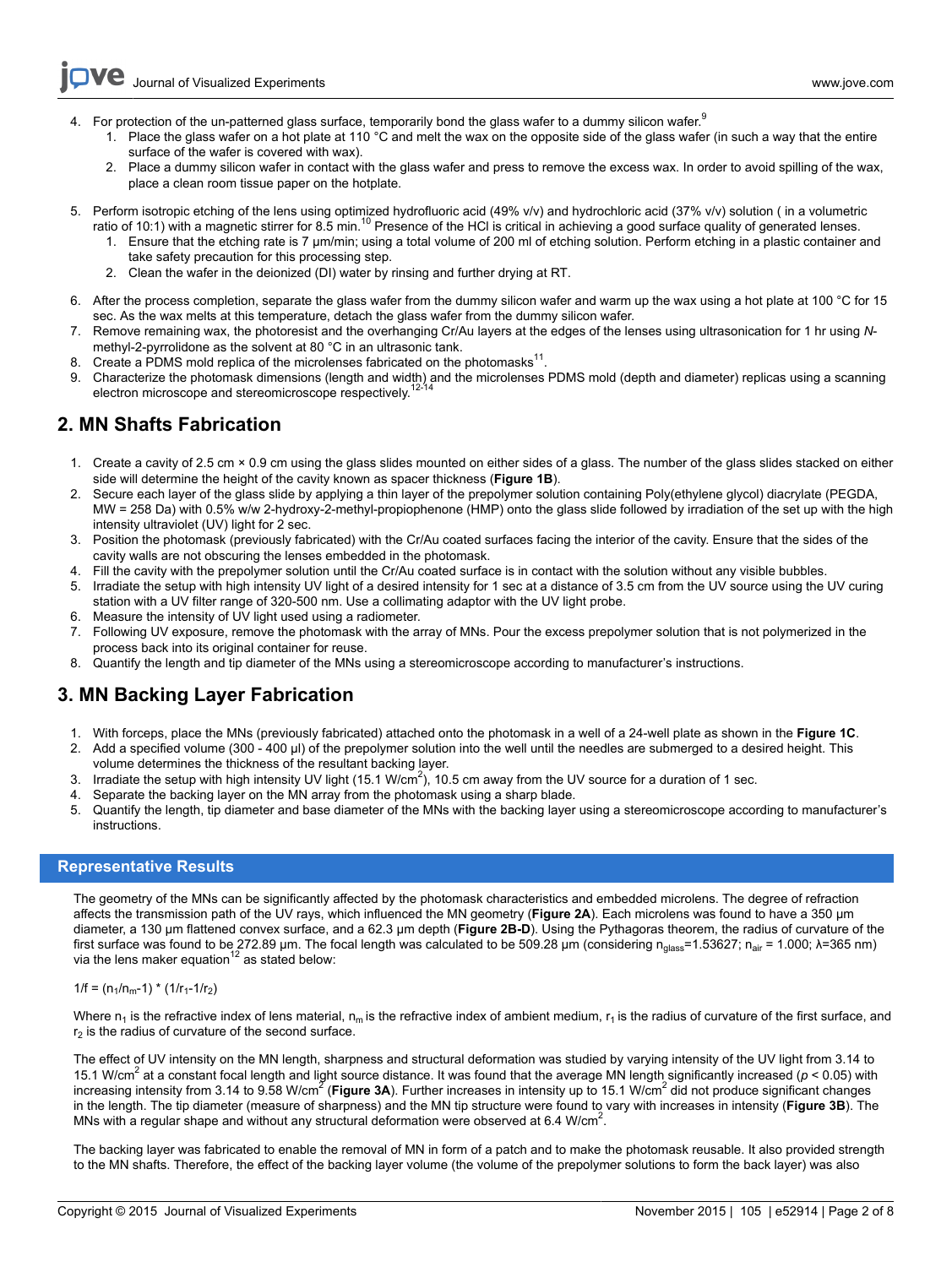studied. With unaffected tip diameters, the MNs with a range of the length (1,336 ± 193 µm for 300 µl and 957 ± 171 µm for 400 µl) were observed after the UV exposure (**Figure 4**).



Figure 1. (A) Schematic representation of the fabrication process of lenses embedded photomask. (1) 4" glass wafer. (2) Cr/Au layer deposited using an e-beam evaporator. (3) Exposure of Cr/Au/photoresist masking layer to UV light with photomask. (4) Formation of pattern on layer using Cr/Au etchant. (5) Temporary bonding of glass on a dummy silicon wafer. (6) – (7) Wet etching (isotropic) process using HF/HCl etchants followed by ultrasonication. (8) Debonding of dummy silicon wafer and removal of photoresist layer. (**B**) Schematic representation of the fabrication process of needles. Chromium coated photomask (9 x 9 arrays), is placed over a cavity containing pre-polymer solution and exposed to UV. (**C**) Schematic representation of the fabrication process of the backing layer. Photomask, with microneedles attached, is placed in a well filled with pre-polymer and exposed to UV. [Please click here to view a larger version of this figure.](https://www.jove.com/files/ftp_upload/52914/52914fig1large.jpg)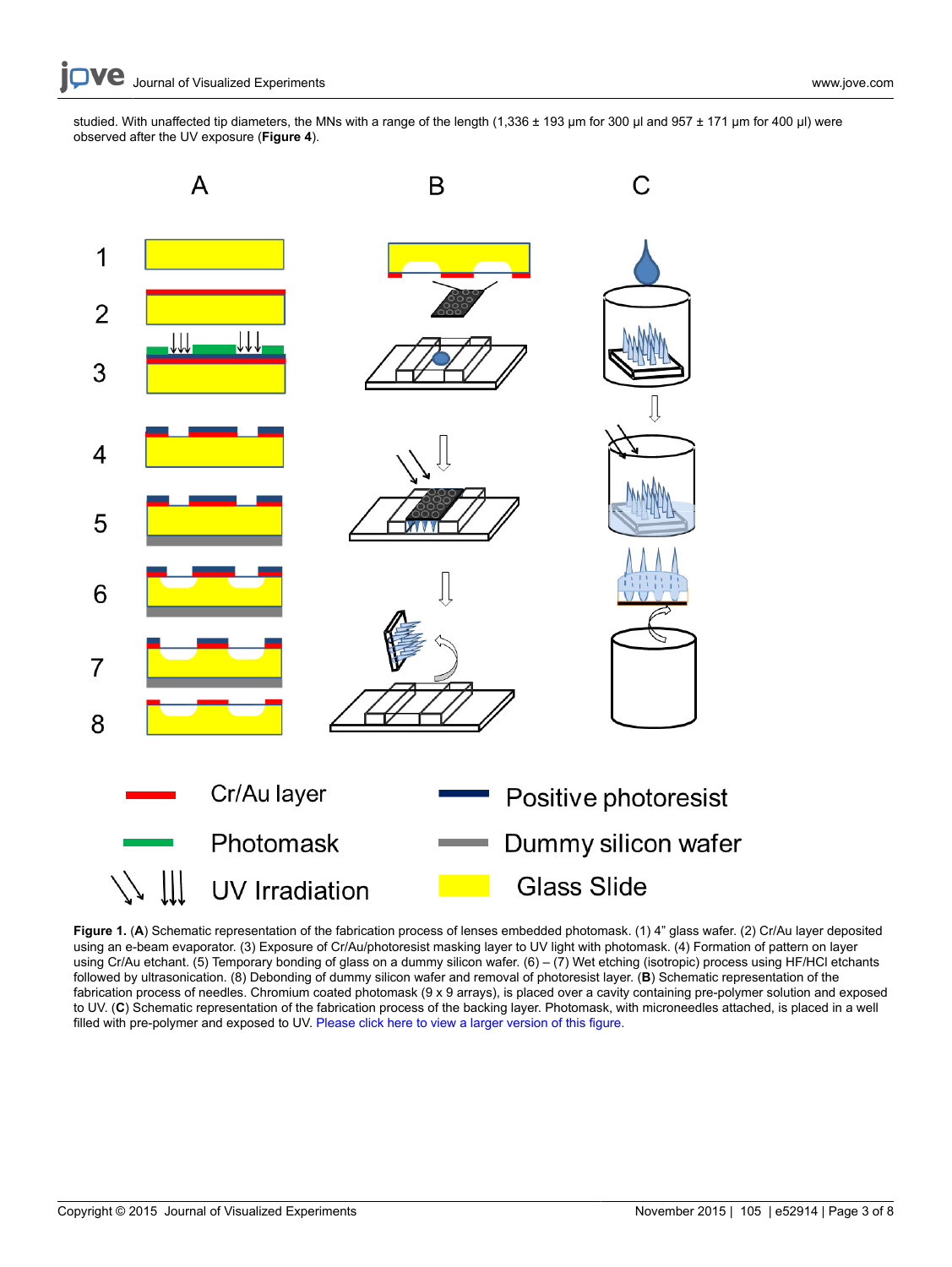

**Figure 2. Characterization of photomask.** (**A**) UV exposure focuses light into a conical path, producing tapered MNs. (**B**) and (**C**) A SEM image of a microlens. (**D**) A portion of an array of PDMS mold replicas copied from the microlenses, showing the flattened convex surface, under a stereomicroscope. (**E**) A photomask showing the pattern. [Please click here to view a larger version of this figure.](https://www.jove.com/files/ftp_upload/52914/52914fig2large.jpg)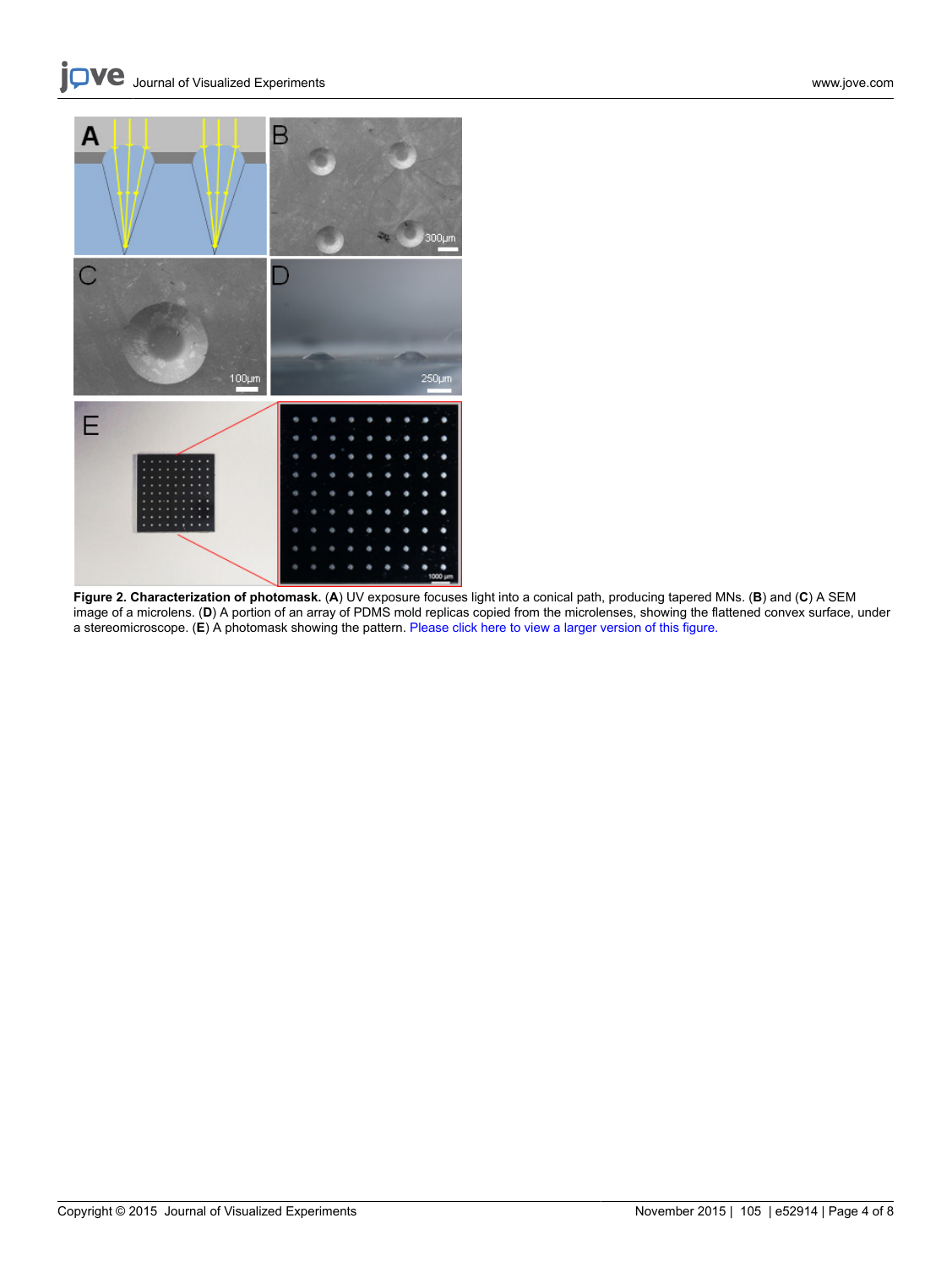



**Figure 3. Effect of UV parameters on microneedle geometry.** Effect of (**A**) intensity and (**B**) spacer thickness on microneedle length. [Please](https://www.jove.com/files/ftp_upload/52914/52914fig3large.jpg) [click here to view a larger version of this figure.](https://www.jove.com/files/ftp_upload/52914/52914fig3large.jpg)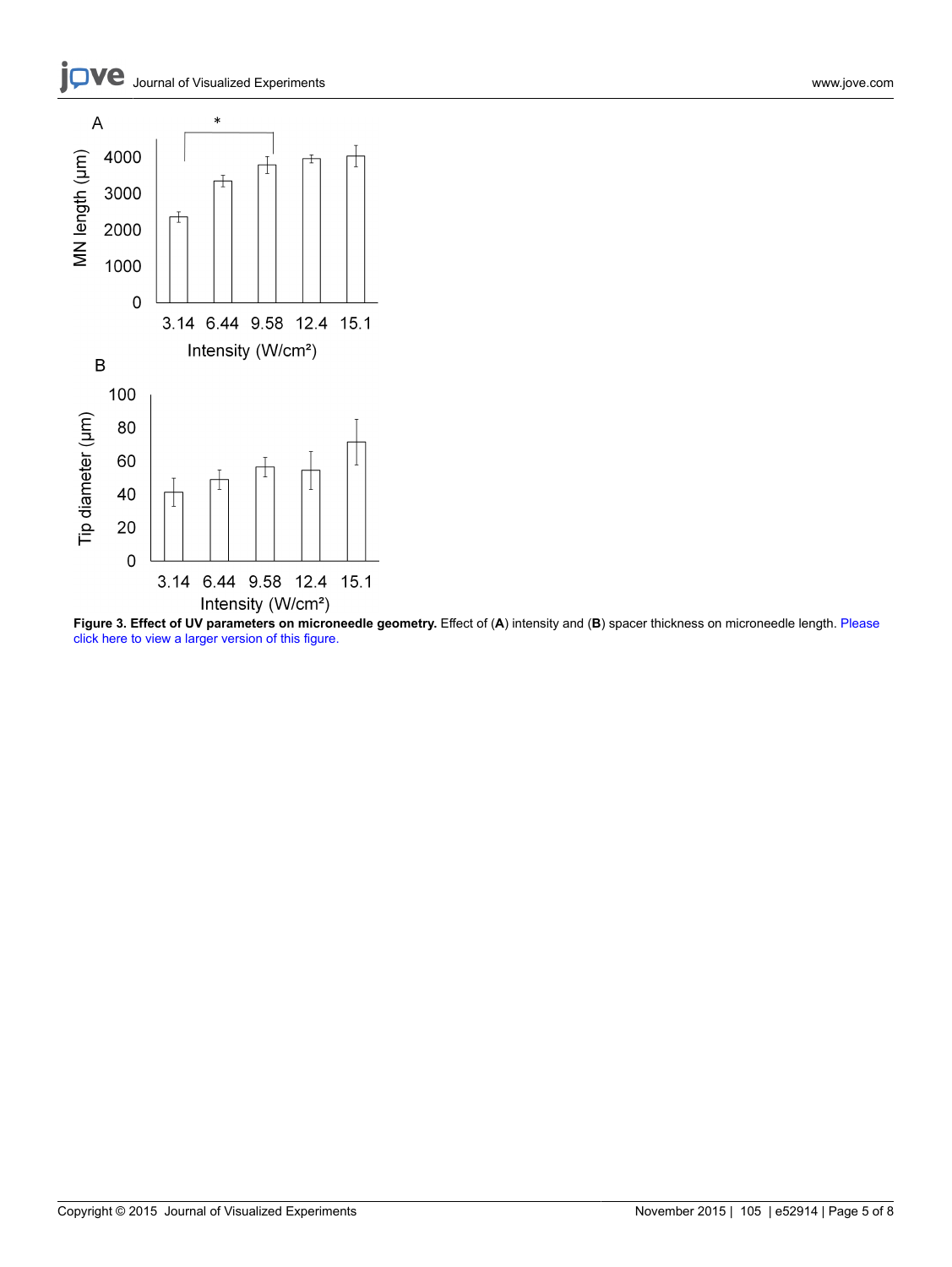

Figure 4. Effect of varying pre-polymer volume used for backing layer fabrication. (A-B) images at various volume, with average MN length for short (957 µm) and long (1,336 µm) MNs. (**C**-**D**) Images corresponding to (A-B) after fracture force testing. (**E**) Decrease in MN length with increase in volume used for backing layer fabrication. (**F**) MN fracture force across the two pre-polymer volumes used to fabricate backing layer (B.L.). [Please click here to view a larger version of this figure.](https://www.jove.com/files/ftp_upload/52914/52914fig4large.jpg)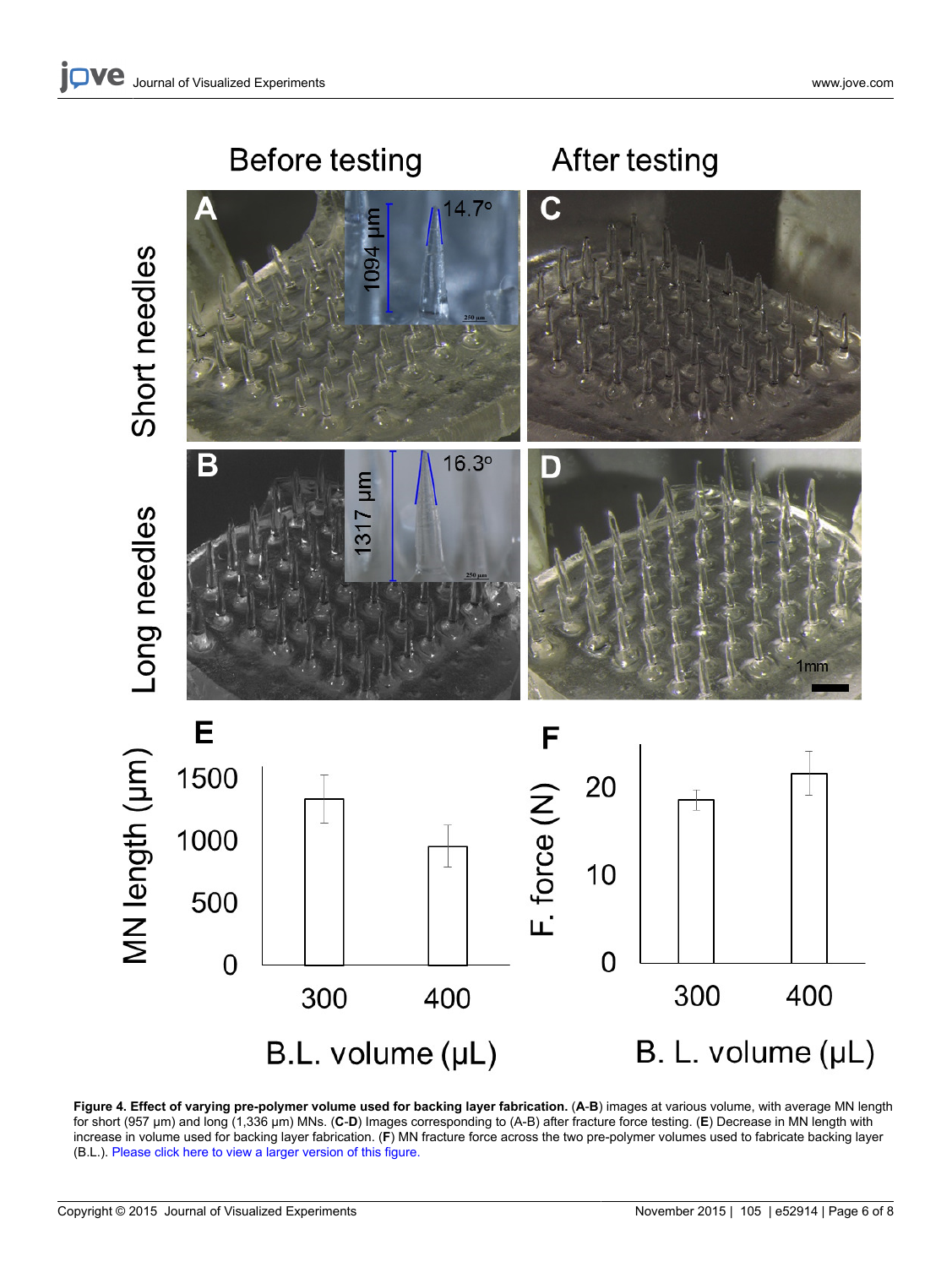### **Discussion**

The protocol described above for fabrication of the MNs array has been presented to fabricate the MNs array of  $\sim$ 1 cm<sup>2</sup>. The arrays can be scaled up by creating a large size cavity and by using a larger photomask. The increased cavity size can be created by increasing the width between the spacers on either side. Though each step to fabricate the MN arrays in the protocol was important, the most crucial steps were: the photomask positioning, the filling of prepolymer solution, and irradiation of the setup. Positioning of the photomask should be in such a way that the Cr/Au coated surfaces face the interior of the cavity and the sides of the cavity walls obscure the lenses embedded in the photomask. When filling the mold with the prepolymer solution, ensure that air bubbles are not entrapped which can otherwise lead to a deformed and low strength MN array. The air bubbles can be prevented through a controlled wicking action by slowly adding the prepolymer solution and ensuring that there are no air bubbles present in the prepolymer solution. Positioning of the setup for irradiation should be done in a guided manner to ensure uniform UV exposure. Before the exposure to UV light, the setup was aligned and placed within the demarcation on the base stand.

The MNs formed using photolithography were greatly influenced by the presence of the micro-lenses as the lens resulted in polymerization in a converged path, which led to the formation of the sharper MNs as compared to the cylindrical MNs formed using the planar photomask. In the planar photomask, the UV light passes through it with little deviation (almost straight) resulting in formation of the cylindrical MNs with less sharp tips. While in the microlens-embedded photomask, the UV light passing through the lenses underwent refraction and converged, resulting in the formation of sharp tipped MNs. The lens maker's equation which has been used as a predictive model to approximate the length of the MN by correlating with the focal length of the microlens gave a prediction of the length three times less than the real. The discrepancy may be due to the flattened convex surface of the microlens, which did not allow light refraction like the conventional convex lens.

Another factor for the MN geometry was the UV light intensity. The intensity of 6.44 W/cm<sup>2</sup> was chosen because the needles produced at this intensity possessed enough mechanical strength for skin applications. Another finding related to intensity was that with each increment in the UV intensity, the length of MN increases. This could be attributed to the flat top of the microlens, which allowed some of the light rays to travel beyond the focal point.14,15 Furthermore, the extent of polymerization has its limit, depending on the inverse-square law of the light, *i.e.*, the light loses energy as the distance away from the source increases.<sup>16</sup>

The protocols described here have the advantage of mold-free fabrication within a short period of time. But we cannot predict how far it can be taken further for bulk manufacturing. The MNs arrays were made from a low cost biocompatible polymer. It can potentially be used as transdermal drug delivery device for pharmaceutical and cosmetic applications. More interestingly, it can be used as a combination of the delivery system and device, as the therapeutic compounds may be encapsulated (by mixing or solubilizing in prepolymer solution) during the fabrication of MNs.5,6,17 The solubility of the added compound inside the prepolymer solution should be taken into consideration as the MN characteristics, e.g., MN strength, may change.

#### **Disclosures**

The authors declare no conflict of Interest.

### **Acknowledgements**

This study was supported by a Singapore National Research Foundation (NRF) Grant NRF2012NRF-POC001-043.

#### **References**

- 1. Zhou, C.P., Liu, Y.L., Wang, H.L., Zhang, P.X., & Zhang, J.L. Transdermal delivery of insulin using microneedle rollers *in vivo*, *International journal of pharmaceutics.* **392**, 127-133, (2010).
- 2. Lee, J.W., Choi, S.O., Felner, E.I., & Prausnitz, M.R. Dissolving microneedle patch for transdermal delivery of human growth hormone *Small* **7**, 531-539, (2011).
- 3. Raphael, A.P. *et al.* Targeted, needle-free vaccinations in skin using multi layered, densely-packed dissolving microprojection arrays. *Small* **6**, 1785-1793, (2010).
- 4. Lee, J.W., Han, M.R., & Park, J.H. Polymer microneedles for transdermal drug delivery. *Journal of drug targeting* **21**, 211-223, (2012).
- 5. Kochhar, J.S., Goh, W.J., Chan, S.Y., & Kang, L., A simple method of microneedle array fabrication for transdermal drug delivery. *Drug development and industrial pharmacy* **39**, 299-309, (2013).
- 6. Kochhar, J.S., Zou, S., Chan, S.Y., & Kang, L. Protein encapsulation in polymeric microneedles by photolithography. *International journal of nanomedicine* **7**, 3143-3154, (2012).
- 7. Tay, F.E.H., Iliescu, C., Jing, J., & Miao, J. Defect-free wet etching through pyrex glass using Cr/Au mask. *Microsystem Technologies* **12**, 935-939, (2006).
- 8. Iliescu, C., Chen, B., & Miao, J. On the wet etching of Pyrex glass. *Sensors and Actuators, A: Physical* **143**, 154-161 (2008).
- 9. Iliescu, C., Taylor, H., Avram, M., Miao, J., & Franssila, S. A practical guide for the fabrication of microfluidic devices using glass and silicon. *Biomicrofluidics* **6**, 16505-16516, (2012).
- 10. Iliescu, C., Jing, J., Tay, F.E.H., Miao, J., & Sun, T. Characterization of masking layers for deep wet etching of glass in an improved HF/HCl solution. *Surface and Coatings Technology* **198**, 314-318, (2005).
- 11. Pan, J. *et al.* Fabrication of a 3D hair follicle-like hydrogel by soft lithography. *Journal of biomedical materials research. Part A* **101**, 3159-3169, (2013).
- 12. Jay, T.R., & Stern, M.B. Preshaping photoresist for refractive microlens fabrication. *P Soc Photo-Opt Ins* **1992**, 275-282,(1993).
- 13. Friedman, GB, & Sandhu, H.S. Longitudinal Spherical Aberration of a Thin Lens. *Am J Phys.* **35**, 628, (1967).
- 14. Xu, Q.A., Li, J., & Zhang, W. Collimated the laser diode beam by the focus lens. *Semiconductor Lasers and Applications IV* **7844**, (2010).